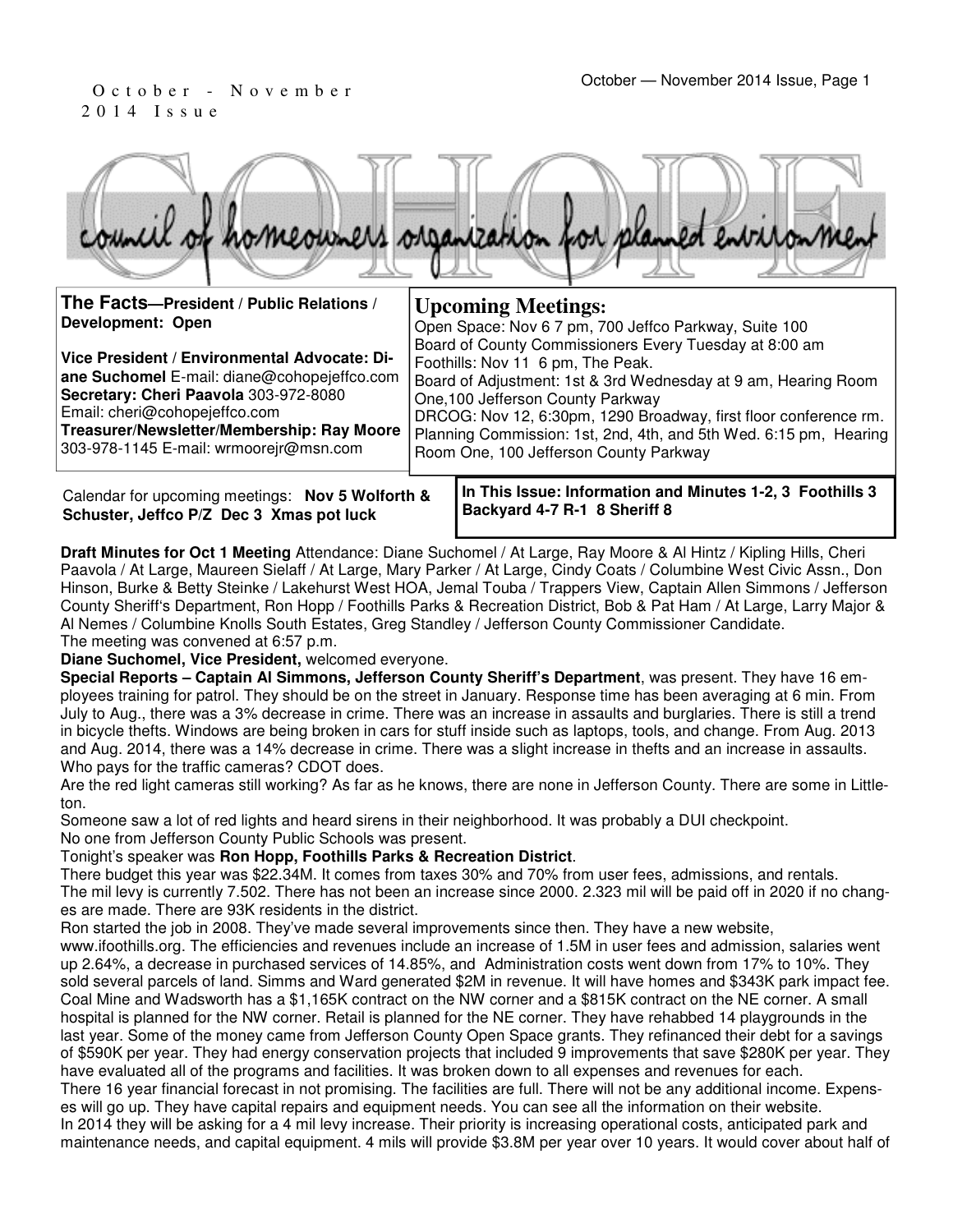their under run. The monies would be used on Clement Park (\$5M just to maintain, fix and replacement), capital repairs or replacements, existing park and trail improvements, and enhance existing facilities. The mil would cost \$2.65 per month per \$100K of home market value.

What happened to the Matching Funds Program? It was cut. Some HOAs have monies set aside if and when the program resumes. Should the HOA contact Foothills? Yes, it helps.

Is Summerset a money maker? No, not for us. But it is for the Foothills Foundation. They also sponsor a Golf Tournament, Red, White, and You, and the Concert Series. The fund projects along with business sponsorship.

Who should be called if there is a problem or to report issues? Residents can call the Maintenance Dept.

What is the status of ADA issues? They assessed the issues. Requirements and fixes are on the website by facility. Ron passed out a hand out.

They have 2 upcoming Presentations. They are Oct. 14th and 30th at 7:00 p.m. at the Peak Community and Wellness Center.

Ron asked that we vote to support the mill levy increase.

**Greg Standley, Jefferson County Commissioner District 3 candidate,** asked to speak. He is running against Don Rosier and John Flerlage . He is unaffiliated. He works as a mediator. He wants the Commissioners to have some meetings at night. Now all meetings are on Tuesdays at 8 a.m. He has attended all Commissioner meetings since Nov. He attended Regis. His degree is from Red Rocks.

On Oct. 2nd, there is a Meet the Candidates meeting and debate at Bergen Park.

**Reports from Officers** Roll Call was taken. We had 12 members present and we have a quorum.

We do not have a President.

**Ray Moore, Treasurer,** was present. We have \$1,734.56.

**Cheri Paavola, Secretary,** was present. The Minutes for Sept, were approved.

**Diane Suchomel, Vice President,** was present.

We need to reserve this room for next year. Cheri will complete the form for the first Wed. of each month except Aug. Jefferson County Liquor License Authority will meet Oct. 2nd at 9 a.m. The agenda includes a new liquor license for a new retail liquor store at 8250 W. Coal Mine Ave #4.

There is a hearing on Oct. 29th at 6:15 p.m. on the Planning Commissioners for Accessory Dwelling Unit. The third draft is on the County website. One aspect of the ADU proposal is to make issuance of ADU permits an Administrative Decision instead of requiring the applicant to go through a BOA hearing. If your HOA gets a notice, they must respond ASAP. Affected HOAs/Civic Assoc., etc. that are registered with the County will be notified by the County of an application for an ADU within their developments after the applicant submits a complete application to the County. We've been told that typically about a week passes between when completed applications are submitted and when the permit is issued. Consequently, HOAs/Civic Assoc., etc. need to read incoming correspondence from the County in a timely manner and if their covenants/regulations don't allow ADUs, then they need to contact the applicant quickly and remind them of their regulations. The County will not enforce covenants. Comments can be submitted until Oct. 13th. Planning Commission hearing will be on Oct. 29 at 6:15 p.m. and the BCC hearing will be on Nov. 18 at 8 a.m.

There is a Community Meeting on a proposed Mini Storage Unit at Coal Mine and Kipling. The time and date is Nov. 6 at 6 p.m. at the Ken Caryl Ranch house

Next month **John Wolforth and Mike Schuster** will be our speakers from **Jefferson County Planning and Zoning. Old Business** The position of President for COHOPE is still open.

**New Business** It was proposed that COHOPE support the mill levy increase for Foothills Parks and Recreation District. The vote was 9 for and 2 abstentions. (One person had already left the meeting.) The motions passed. We will write a letter of support and send it to the Columbine Courier.

The issues in common subject was grass, weeds, cars, and barking dogs. They complained to the Commissioners. They asked for a list of all Planning and Zoning people. The new Administrator is Mike Schuster. He has set a new policy. Political signs bigger than 6 sq. ft. result in a violation sent to the owner of the land where it is. They changed the way calls are allocated. They redesigned the covered areas. Complaint data is now on their website.

Work on the dam at Blue Herring Park will start this year and for the next 3 years. The level of the water will be lowered. Other dams to be worked on will be at Massey Draw and Deer Creek Golf Course.

**Announcements** Saturday is our Adopt a Highway / Road Clean up. We will meet at 8:30 a.m. at the West Bowles Community Church. We expect it to take about 1 ½ hours to complete. If it snows, we will meet the following Saturday. We adjourned at 8:22 p.m. Cheri Paavola, Secretary

| COHOPE Treasury Activity: October 2014<br><b>Deposits</b><br>Withdrawals            | <b>Beginning Balance October 1, 2014</b> |    | 1741.91<br>0.00<br>7.35 |
|-------------------------------------------------------------------------------------|------------------------------------------|----|-------------------------|
| SOct newsletter \$7.35<br><b>Ending Balance Nov 5, 2014</b><br>W R Moore, Treasurer |                                          | S. | 1734.56                 |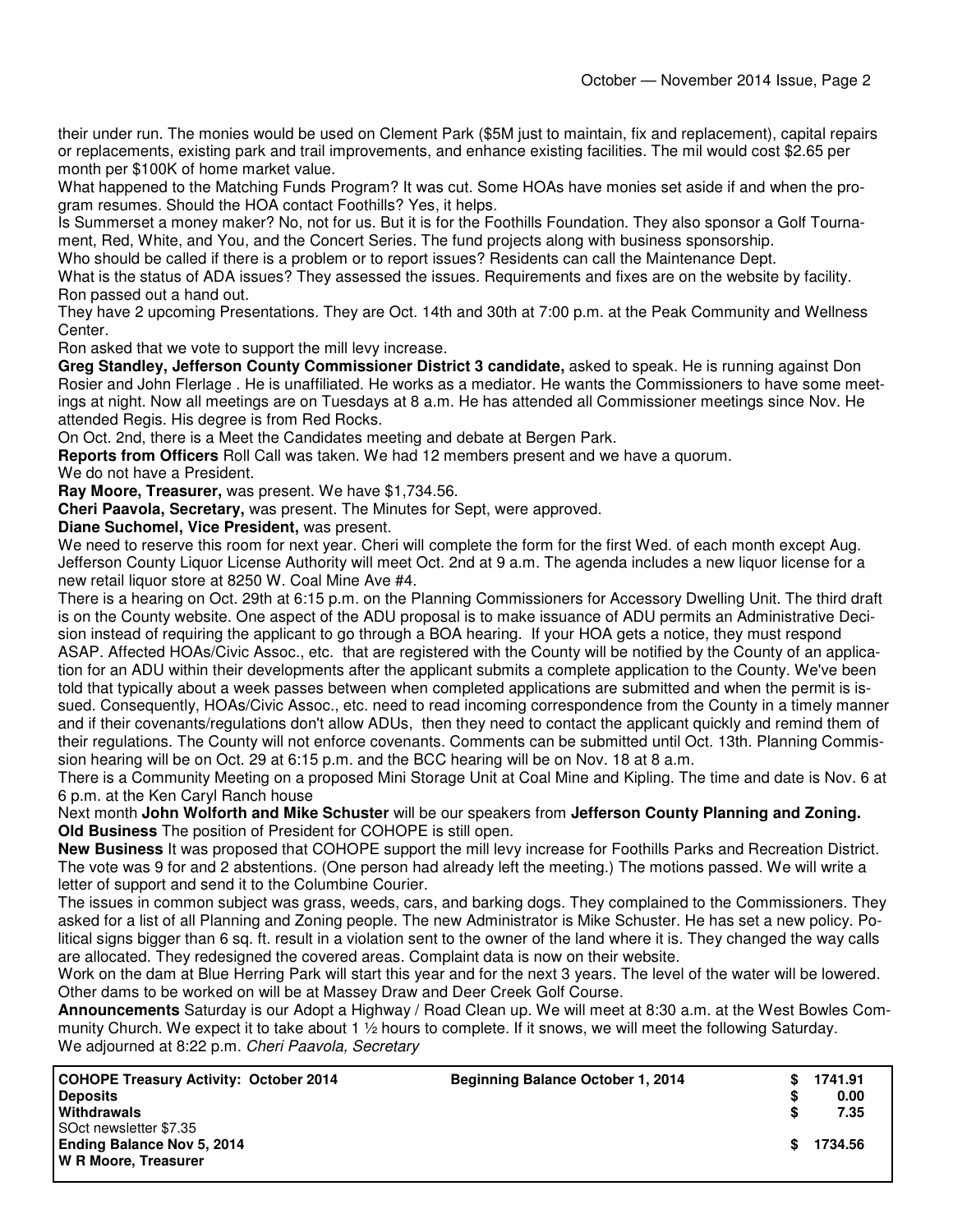

**Foothills Park & Recreation District** Kate Dragoo Communications & Marketing Specialist (303) 409-2525; kate@fhprd.org

**Foothills Winter Camps for kids** Winter Camps are fun for ages 5 to Grade 6 at Foothills Park & Recreation District! Field trips, swimming, sports, group games, arts and other enrichment activities will round out your child's camp experience. Kids on the Move Camp and Camp Hoppers will be offered during winter break Dec. 22 – JAN 6 (no camp Dec 25 & Jan 1). Program locations are Lilley Gulch Recreation Center, 6147 S. Holland Way; and Ridge Recreation Center, 6613 S. Ward St. For more information and registration forms, call 303.409.2511 or visit www.ifoothills.org/ prog\_camps.asp.

**Holiday Happenings at Foothills Park & Recreation District**School's out, visitors in town – what to do? Plan out your holidays to stay active, entertained and connected with family and out-of-town guests. Foothills provides events, extended hours and offerings during the holidays. For more information, call 303-409-2100 or visit: www.ifoothills.org/events \$3 Thursday - every Thursday, all day - valid for facility use at: Peak Community & Wellness Center, Lilley Gulch Recreation Center and Ridge Recreation Center (not valid for land or aqua fitness classes and drop-in gymnastics.) NOV 26: Thanksgiving Eve Skate at Edge Ice Arena, 12-2 p.m. and 7:30-9:30 p.m. Public skate and skate rental fees apply. Free skate rental per person bringing a non-perishable food item.

NOV 30: Fitness Mind-Body Retreat at Peak Community & Wellness Center, pre-registration required.

DEC 5-6: Holiday Pottery Sale at Ridge Recreation Center. Find holiday gifts made by local artists. Sale hours: Saturday, Dec. 5, 9 a.m.  $-7$  p.m.; Sunday, Dec. 6, 8 a.m.  $-5$  p.m.

DEC 14: Skate with Santa at Edge Ice Arena, 3:30-5:30 p.m. Public skate and skate rental fees apply. Free skate rental per person bringing a new toy in original package.

DEC 20: Breakfast with Santa at Peak Community & Wellness Center, pre-registration required.

DEC 21: Skate with Santa at Edge Ice Arena, 3:30-5:30 p.m. Public skate and skate rental fees apply. Free skate rental per person bringing a new toy in original package.

DEC 23-31: Public Skate extended holiday hours at Edge Ice Arena – times vary, public skate and skate rental fees apply.

DEC 22 – JAN 2: Drop-in Gymnastics at Lilley Gulch Recreation Center, times vary, drop-in fees apply.

DEC 22 – JAN 6: Open Swim at Ridge Recreation Center Activity Pool, M-F 10:30 a.m. – 9 p.m.; SAT Noon-5:30 p.m.; SUN 10 a.m. – 5:30 p.m. Daily admission fees apply.

**Jeffco News from website**—**New Budget & Risk Management Director** Mary O'Neil was recently named the director of Budget and Risk Management for Jefferson County. She began her tenure on Sept. 2. O'Neil said she is impressed with the level of professionalism and expertise of the Jeffco staff and that she looks forward to new challenges and the opportunity to contribute to the great work. O'Neil was previously the administrative services director for the Jefferson County Public Library. Her responsibilities included overseeing finance, budget, risk management, accounting, payroll, human resources, employee relations, organizational development and even facilities management.

**Public Hearing Dec. 9 on the 2015 Budget** The proposed 2015 budget was presented to the Board of County Commissioners at its public hearing on Oct. 14. The final will be before the board on Dec. 9. This meeting is open to the public and will occur during the commissioners' normal hearing time, 8 a.m. and in the first floor hearing in the Administration and Courts Facility, 100 Jefferson County Parkway.

For more information on the budget or to find out when other budget meetings will be held, visit www.jeffco.us/budget.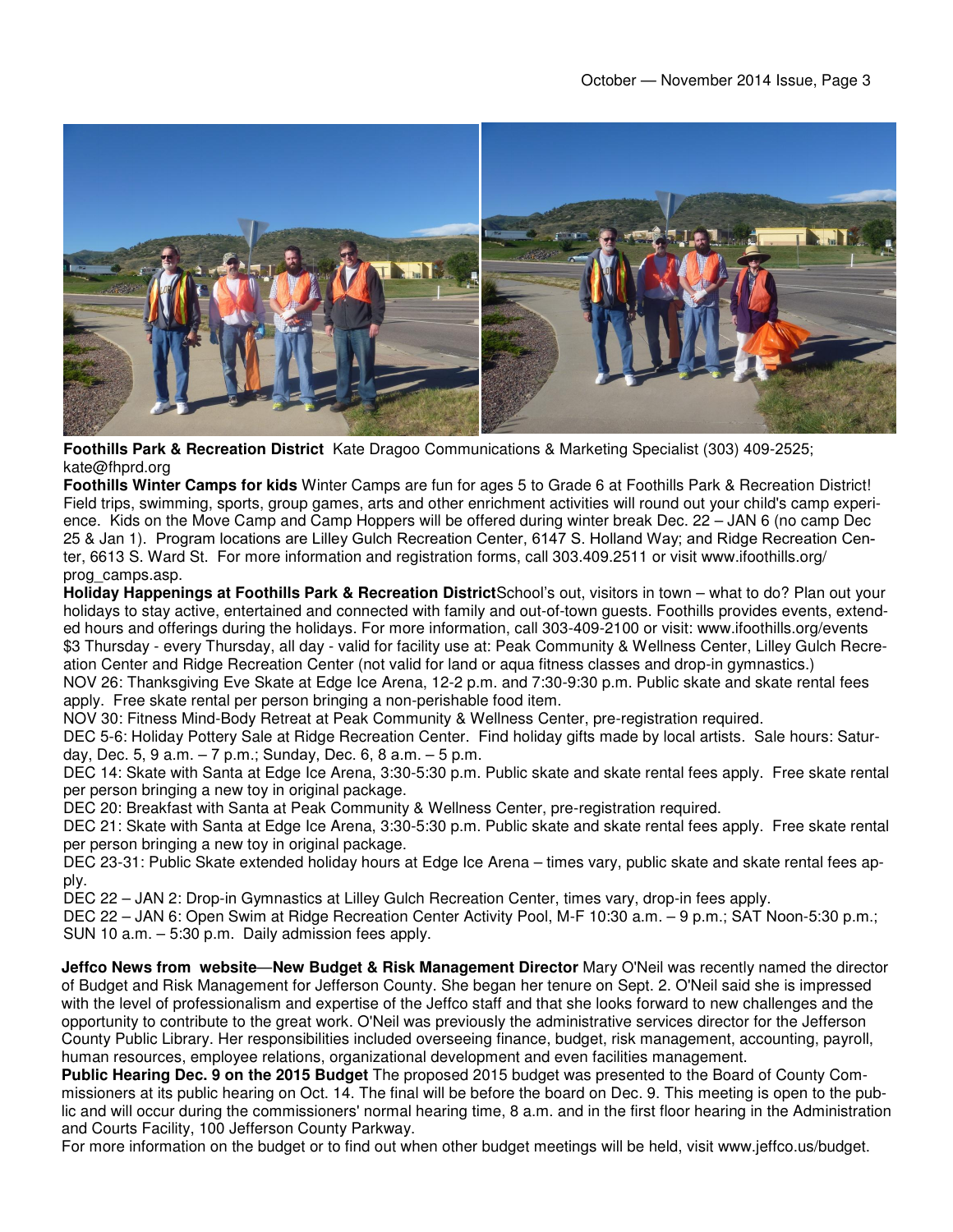# THE BACKYARD

## Columbine Hills News

**President's Corner** As I sit down to write this, I just walked in the door from our fall Dumpster day campaign. I had a chance to meet several of you personally; I greatly enjoyed being able to do that. There are four families who just moved into Columbine Hills and we want you to feel welcome. One couple shared how much they enjoyed meeting new neighbors and how friendly everyone has been. Well done folks – I hope that happens over and over again. The dumpster day was a success – we collected nearly 50 loads of material enough to fill one and a half garbage trucks, as well as a large truck of metal and electronics. I'm happy for you to remove that much waste. Plus we had 14 new folks become Columbine Hills Civic Association members.

We have been able to finalize the purchase of a large slab of Redstone to begin to replace the stone that was destroyed on the corner of S. Kendal Blvd. and Chatfield. We are awaiting clearance from Jefferson County to begin placing the stone and getting it engraved. By the way, if any one would care to contribute towards the cost of transporting, placing and engraving the stone, we would gladly accept a check towards this cause.

If you care to learn about criminal activity in our community you can visit http://jeffco.us/sheriff for a report of what happens on your block. Not that it will deter crime, but will make us aware of what is going on. We did note that two residents have received court summons for zoning violations at their place of residence.

And finally, I'd like to encourage you get active in your immediate neighborhood by sponsoring a fall block party. Take this time to meet your neighbors, trade phone numbers and set up an informal neighborhood watch program. I'd love to hear from these groups about great ideas that come from meeting people. We'd like to have some folks suggest ideas for future events that the Columbine Hills Civic Association can sponsor. Again it would be awesome if people would volunteer to help coordinate some activities. We want to have a great neighborhood – let's continue by being the kind of neighbor that we wish we had.— Randy Montgomery, rmontgomery@frcs.org

From **2014 September Board Meeting** Meeting was called to order at 9:03 a.m. by President Randy Montgomery. Board members in attendance were: Steve DeMarco, Michaelle Otto, Ralph Miller, Don Hochhalter. Two homeowners were in attendance.

**New Business** The Columbine Hills Civic Association is putting out a plea for a resident to come forward and volunteer to coordinate the newsletter beginning in 2015.

**Mischief Report:** Late night activity has been going on at the park at the corner of So. Kendall Blvd. and W. Canyon Ave. Beer drinking carried on by what appears to be young adults. For your info Jeffco does have a curfew law. An attempted car break-in near W. Alder Ave. and So. Depew St was interrupted by a resident living on W. Alder. The incident was not reported to the Sheriff's department. Residents have observed students walking home from school looking into cars parked on the streets. Please be vigilant and report any suspicious activity to the Sheriff's office.

Once again a special request goes out to the residents to let the Columbine Hills Civic Association know of any special events that you may deem worthy of acknowledging in the newsletter. It has been suggested we may call the column: Do You know Your Neighbor. Make a call to a board member, send in the mail, or email the president at rmontgomery@frcs.org.

Motion was made by Ralph Miller for the Columbine Hills Civic Association to spend \$50.00 to complete purchase of the stone to be placed at the entrance of So. Kendall Blvd. Motion was seconded by Randy Montgomery. It was noted at this time that donations have been given by residents to help with the cost.

Meeting adjourned at 10:30 a.m.— Michaelle Otto, Secretary

#### Columbine Knolls South II REVIEW

From **President's Corner** Fall time in Colorado! Cooler temperatures and spectacular colors! Does it get any better? I have been receiving several emails and phone calls from our concerned neighbors regarding traffic safety at the intersection of Chatfield and Yukon. Bob Pelligrini, our ACC chair, and myself, have removed some of the lower tree branches along Chatfield to improve line of sight of those folks trying to turn on to Chatfield.

Also, the board was asked if a chemical pick could be incorporated into our Large Item Pickup that occurs in the spring. As of now, this is not part of the contract with Waste Management. However if you have items such as left over paint, etc. that you want to properly dispose of, Jefferson County has a Household Hazardous Waste Facility. It is located in Jefferson County near Golden. Their address is 151 S. Rooney Road, Golden, 80401. Web Site is www.rooneyroadrecycling.org and has details.

Please take time to read this edition of the Newsletter regarding upcoming information for the section 2 & 3 Covenant Renewal. This information is very important to all of us to make an informed decision on the direction of the Covenants. Again, if you have questions, please send them to CKSII.INFO@GMAIL.COM or contact myself or any of the board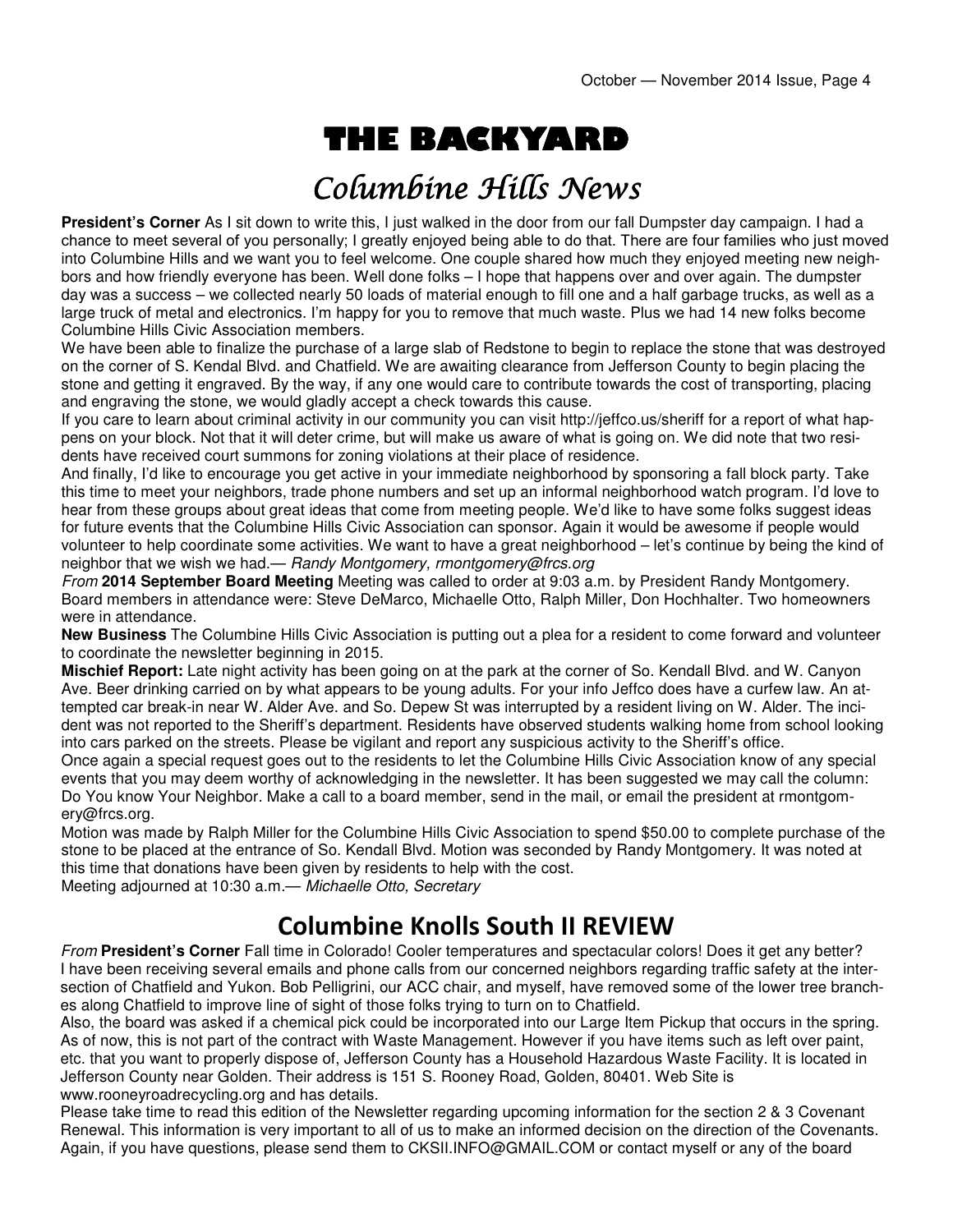members. CKSII has seen an increase in the number of families with young children over the past few years and there is growing interest in planning more activities that focus on that segment of the community. If you would like to become involved, please contact me or any other board member.

The next CKSII Board of Directors' meeting will be Tuesday, November 11th at 7 p.m. in the library at Coronado Elementary School. This is a perfect time for interested homeowners to come to the meeting and get involved in your community. Hope to see you there! - Jon Brouillet, President CKSII HOA

From **Columbine Knolls South II Homeowners Association Board Meeting Minutes – September 9, 2014** President Jon Brouillet called to order the meeting at 7:00 pm. Board members Jon Brouillet, Jennifer Blake, Debbie Opperman, Steve Kalney, Bob Pellegrini, and Robert Sudar were in attendance along with Roger Borcherding of DARCO Property Management.

Treasurer's Report: Debbie reported the HOA currently has 308 members, which is an all time high.

ACC Committee: Bob Pelligrini reported 10 requests and 10 approved with 0 in pending status. Applications were as follows: 3 for paint, 4 for roofs, 1 for a patio, 1 for windows, and 1 for landscaping.

Management Report: Three inspections were conducted since the last report. 14 violations were processed by mail or personal contact. This included, nine for visible recreational vehicles which were not hooked to vehicles, two for visible trash containers, two for yard signs, and one for a basketball stand blocking the sidewalk. Roger also found a sample letter to send to persons who are not up to date on required HOA membership assessments. He also identified the \$10 fee per month for non-payment of dues.

Welcome Committee: Jon Brouillet reported that there was one closing this month but 4 more houses are under contract so the welcome committee will attend to all 5 of those new families before the next HOA meeting.

New Business: Chemical Disposal Pick Up Option with Waste Management is not something the HOA will do but will instead find information regarding Jefferson County chemical recycling and will include it in future neighborhood newsletters.

Social Committee for Holiday Hayride will be headed by Jennifer Blake. Currently it is scheduled for December 7th. Next Meeting Date: The next HOA Board of Directors meeting will be held on November 11th, 2014, 7:00 p.m. at Coronado Elementary.

The meeting was adjourned at 7:45 p.m.

#### Columbine West Civic Association Newsletter

From **A Moment With The Board** At the September 9th CWCA meeting at Dutch Creek Elementary the Board conducted business as usual. Ideas for possible items and events are being collected for the 2015 CWCA Budget Review in October. The Dumpster Day Event will still remain as our biggest budget line item. The association is in need of a new person or team to handle the Newsletter Delivery Coordinator position. This position is very important to continue keeping the residents informed in a timely manner of community events and covenants. Contact us if you can help with this important volunteer position. Please call the CWCA voicemail at (303-904-8218) or email us at cwcatalk@gmail.com. Remember if you have any suggestion of ideas, call the voicemail, drop an email, just contact us. Look forward to hearing from the community. Residents are encouraged to attend any monthly meeting the next one is October 14 th, 7:00 p.m. at Dutch Creek Elementary, second Tuesday of the Month.

### The Leawood Rapporter

From **Leawood Civic Association Minutes Sept 9, 2014** The meeting was called to order at 7:10 pm. In attendance were Rhonda Eveleth, Mike Shaw, Paul O'Connor, Nancy Bock, Heather Hanley, Richard White, and Lori Patik. Paul reported that a few new memberships had been received at the Annual Picnic. Mike Shaw motioned to compensate Paul O'Connor, for the use of his PA system, with a check for fifty dollars. Heather Hanley seconded. All in favor. Thank you to all who attended the Annual Picnic- it was a great success! Please find the Treasurer's report featured separately in the Rapporter.

Heather has completed the welcome baskets and receipts were given to Richard. Rhonda will notify Heather of sales in the neighborhood. All remaining 2014 LCA meetings and events have been reserved at Leawood Elementary School. Heather will plan 2015 LCA meeting and event dates. These dates will be sent out to the board members, via email, for approval prior to reserving space at Leawood Elem. School.

Debby will add a Facebook announcement to the next edition of the Rapporter. Please visit our Facebook page at http://facebook.com/leawoodneighbors. Lori will post the remaining Front Yard Parties to our Facebook page, as well as all LCA meetings and Leawood Park Board meeting dates. A notice will also be posted, asking for help in creating Leawood bumper stickers, t-shirts, mugs, and more.

The board briefly discussed agenda items for November including the Holiday Dinner.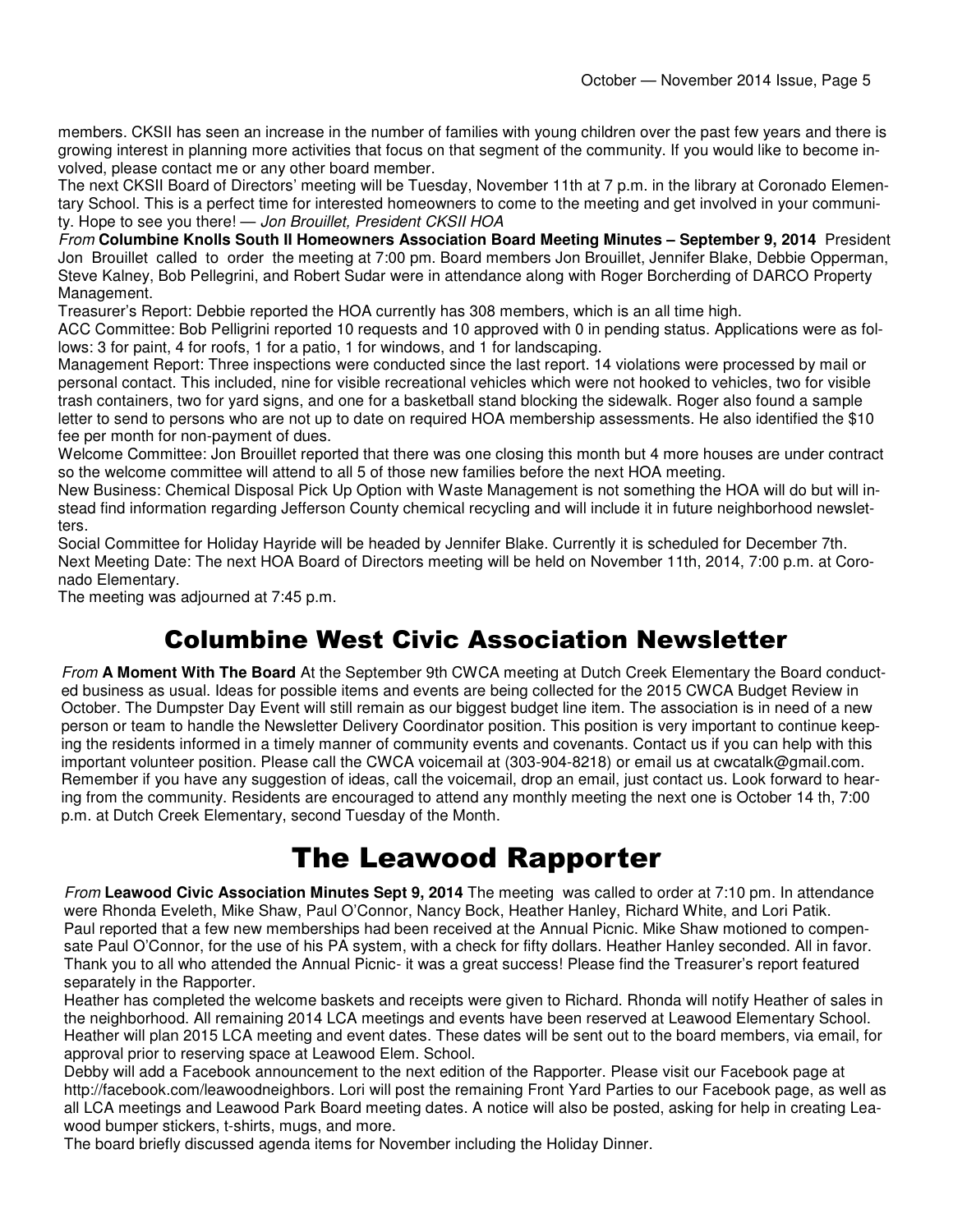Meeting adjourned at 8:20 pm. .

From **Leawood Metropolitan Recreation and Park District Minutes Sept 10, 2014** The meeting was called to order at 6:40 PM at Leawood Elementary School by President Kyle Sargent. Members present were: Donna Snyder, Charlie Campbell, Mibby Luedecke and Dave Padilla, Parks Manager.

Public Comment – Charlie reported that he had been contacted by a woman stating that she had been walking in Raccoon Park with her leashed golden retriever and another woman approached from behind with two leashed dogs, one of which was a boxer. The woman with the retriever moved over into the grass but the boxer got loose from its leash and jumped on the retriever. The retriever's owner slipped and fell while trying to get the dogs apart. The owner of the boxer said "Sorry" and walked away. The Board noted that dog owners are responsible for the actions of their dogs, and that care should be given to not hurting, or disrupting the enjoyment of the parks or other park users.

Our beautiful parks are for everyone to enjoy but if you have an aggressive animal or if you are not able to control your animal PLEASE DO NOT bring them to the parks.

Treasurer's Report was submitted by Donna. Property tax revenue, ownership tax revenue was reported. Invoices for the month include: L&M for two contract grass cuttings and for Waste Management, United Site Services, DBC for irrigation supplies, Denver Water, DGB Irrigation, Weston, Excel, Dave's invoice and reimbursement to petty cash. Donna reported we have saved a great deal on water due to the rain. Tract T's water bill was a lot less than usual, and the reduction was attributed to the district's efforts to reduce water usage by removing bluegrass and replacing it with xeriscaping grasses. Mibby moved the report be received and bills paid. Charlie seconded and the motion passed. Parks Manager Report – Tomorrow Dave will meet with Jacobs Engineering and the Insituform Contractor Project manager to review the work they will be doing on the C-line for Platte Canyon Water and Sanitation District (sewer reconditioning, similar to what was done two years ago). The work in our area is currently scheduled to start in mid-October and run through end of November. The park area at the end of Weaver and Benton in Weaver Park will be used by Insituform as their staging area. The work is not contracted by the Park Board but may cause some damage to the park's landscape, and the walk through is intended to outline areas of concern and potential damage.

Dave had Ground Solutions come to Leawood Park to blow in 25 yards of FIBAR at the playground to fill low spots. Dave is gathering bids on installing a street light at Leawood Drive and Sheridon Blvd, but the first estimate from a thirdparty contractor was for \$8-12,000. Dave will contact Xcel directly to determine if they will give an estimate. L&M completed mowing, trimming and edging the blue grass in Track T, Leawood and Weaver Park. Regular maintenance was done to areas as needed.

We continue to have problems with motorized vehicles in Leawood Park, they are not allowed because they tear up the sprinkler systems and the turf. Dave will have two signs made to re-emphasize that no motorized vehicles are allowed in the parks and to restrict vehicle access.

Dave received a call from a Vintage Reserve Resident saying another Vintage Reserve resident had set up a black plastic slide from the top of the hill into Weaver park. Dave informed the resident that this was not an approved use of the parks, particularly given the damage to the turf. The resident then used the Brennan property, including apparently tearing down 8 to 10 feet of the fence on park property. At the end of the slide, the grass in park has become a large mud hole which must be repaired. Kyle will discuss this situation with Vintage Reserve's HOA, and the District will advise the resident of the costs to repair the damage. Dave continues to replace and repair the many, many sprinkler systems in our parks. Daily there are broken rotors, clocks, valves, timers, lines and pipes. He knows where all the systems are and where they cover. Keeping the irrigation systems running is just one of the things that Dave does to keep our parks so beautiful. What would we do without DAVE! When you see him working in one of the parks please tell him thank you. Meeting Dates: 2nd Wednesday of each month, 6:30 p.m. Location: January to May – Leawood Elementary School, June, July and August – Park pavilions or Board member's homes due to school being closed. September to December – Leawood Elementary School Wednesday, November 12, 2014, Wednesday, December 10, 2014 – Leawood Elementary School, 6:30 p.m. The meeting was adjourned at 7:25 p.m. — Mibby Luedecke, Special Projects Director

#### WoodBourne

From **Note From the Board President** The September Board Meeting was held on September 18, 2014 at the Woodbourne Club House. The Board has initiated a fund-raising project to raise \$18,000 to build a large (16 ft. by 24 ft.) covered patio in the northwest corner inside the fence of the pool area. The covered patio should be large enough for two or three picnic tables and will have two grills just outside the patio. Our goal is to raise the money before March 31, 2015, so construction would be concluded prior to next year's pool season.

We are still in the process of building the website (www.WoodbourneHOA.org/patio) and much more information will be available soon on that site. The fund-raising will come entirely from donations. Board members will be contacting local businesses and homeowner donations are welcomed as well. We will have some type of recognition built on or into the patio to recognize those who donated to this project. We want to accept PayPal and credit card payments, but those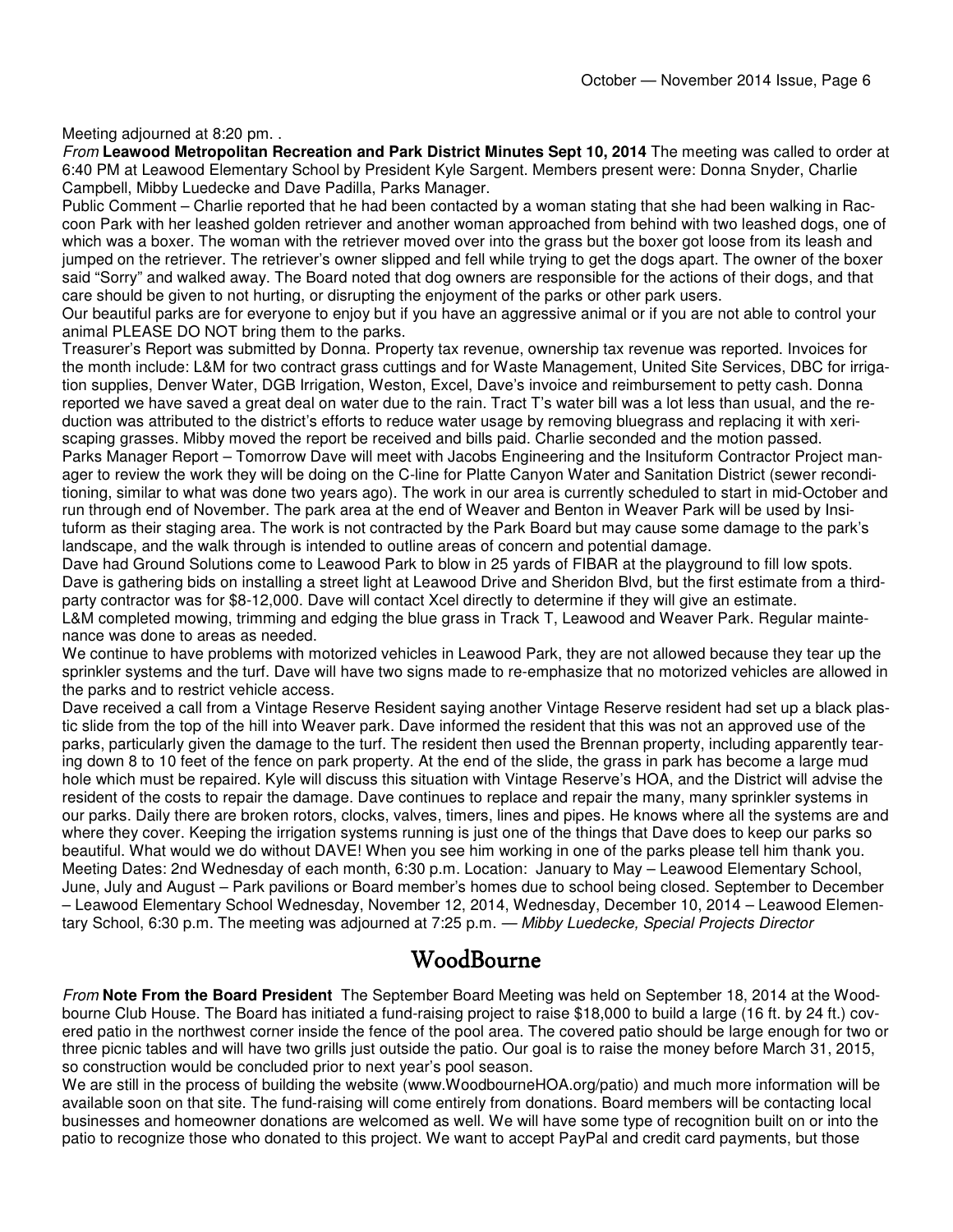options are still work in progress. If we do not reach our goal, most likely the money will be returned to the donors. See next month's newsletter for additional details. — Jay Hansen, President

### Williamsburg II News

From **President's Message** Indian summer. Warm days. Cool nights. Pumpkin flavored everything. Love this time of year. But we never know what Mother Nature has in store for us as we found out late August when Outdoor Movie Night had to be postponed. Ironic how mention was made in this space in the September newsletter about the great turnout for the event. Publishing deadlines make predicting the outcome of events kind of dicey. Let's hope for a mild Fall and a winter with cold and snowfall that's manageable. Our next event is the first annual Wine and Cheese Meet and Greet. Come on out Saturday, October 4th and visit with neighbors. A flyer with event details was hand delivered to each home a couple of weeks ago and there are details elsewhere in the newsletter. Then the holidays creep up on us quickly, whether we like it or not. Mark your calendars now for our annual Christmas Hayride scheduled for Saturday December 13th as well as the annual home Christmas Lighting Event on Wednesday evening, December 17th.

From **HOA Meeting Minutes for Sept. 9, 2014** Mike Eppers, Board President, called the meeting to order at 7:10 p.m. Board members in attendance were Mike Eppers, Jeff Talmadge, Jessica Clark and Sharon Erickson. Debra White, Historian, Debi Clark, Scott Clark and homeowners Connie & Gerard, were present.

Newsletter: Mike noted that the coupon for dues needs to be changed to show information for the new treasurer, Jeff Talmadge. No other changes required.

Treasurer's Report: Jeff reported that he and Susan Ganz met and updated the names on the checking account and debit card. Jeff has received all the book work and Treasurer information. Susan signed off on her duties as Board Treasurer. One bill outstanding – Port-a-Potty from cancelled movie night. Delivered; needs to be paid. Mike will send Jeff the invoice. Jeff also reported that 2 more homeowners sent in their 2014 dues.

Historian: Deb White updated the contact information for the board members and committee chairs. There were several changes – Deb will make the changes and keep the list with the other Williamsburg II HOA history information. All other information is up to date.

CoHope: The CoHope chair position still vacant. Continue to look for 1 or 2 people to represent Williamsburg II at Co-Hope. Let any board member know if you are interested.

Covenant Control: A letter was sent to a homeowner with multiple items (boxes, bags, etc) left for extended time on the front porch - violates sections 15 & 16 of the covenants. No other new issues to report. Reminder though that it is time to make sure boats, trailer, RVs are appropriately stored behind fence or garaged.

Web Page/Facebook: Web Page is up to date – no changes.Our Facebook page is seeing more activity and seven new people have "Liked" it. Remember to check this for updated information concerning events and news in our neighborhood.

Old Business: Movie Night was cancelled due to rain, cold and wet (soggy) grass at park. It was decided not to reschedule as it is late in the year and weather is "iffy." Look for return of this event next year. A Fall Wine and Cheese Event will be held in early October. This will be held in one of the neighborhood cul-de-sacs. Jessica Clarke and her events committee are finalizing the details. Flyers will be inserted in the October newsletter and/or distributed door to door. Check Facebook and look for the flyer and plan on joining in the fun - a chance to meet or re-meet your neighbors and say a sad good bye to the summer.

Thank you to our VP, Wyatt for contacting Foothills about the mowing in the open space at the north end of our subdivision. Looks good and helps keep the weeds down. He also contacted Jeffco Road and Bridges concerning the potholes in the neighborhood and several of the large ones have been repaired.

Jessica Clark will continue to follow up with the Hayride company and make sure our date is on their calendar.

New Business: Wyatt also contacted Allied Waste to see if a dumpster for large pickup could be scheduled as part of the trash service. They could do that or schedule a second pick up for large items on a regularly scheduled trash day. Board agreed the second option was the way to go - less chance of people outside of Williamsburg II using a large item pick up at curbside. Wyatt will follow up with Allied and confirm details, Cost (hopefully zero additional charge for current customers) and date selection.

Debi Clark reported that a group of volunteers cleaned up the north area open space – THANK YOU, your work is greatly appreciated! Three more clean ups are schedule – Sept., Oct. and Nov.

Susan Ganz has retired from the board and as Block Leader Coordinator – a new Block Leader coordinator is needed. Susan had also prepared and updated the new homeowner packets. If interested, please contact a board member.